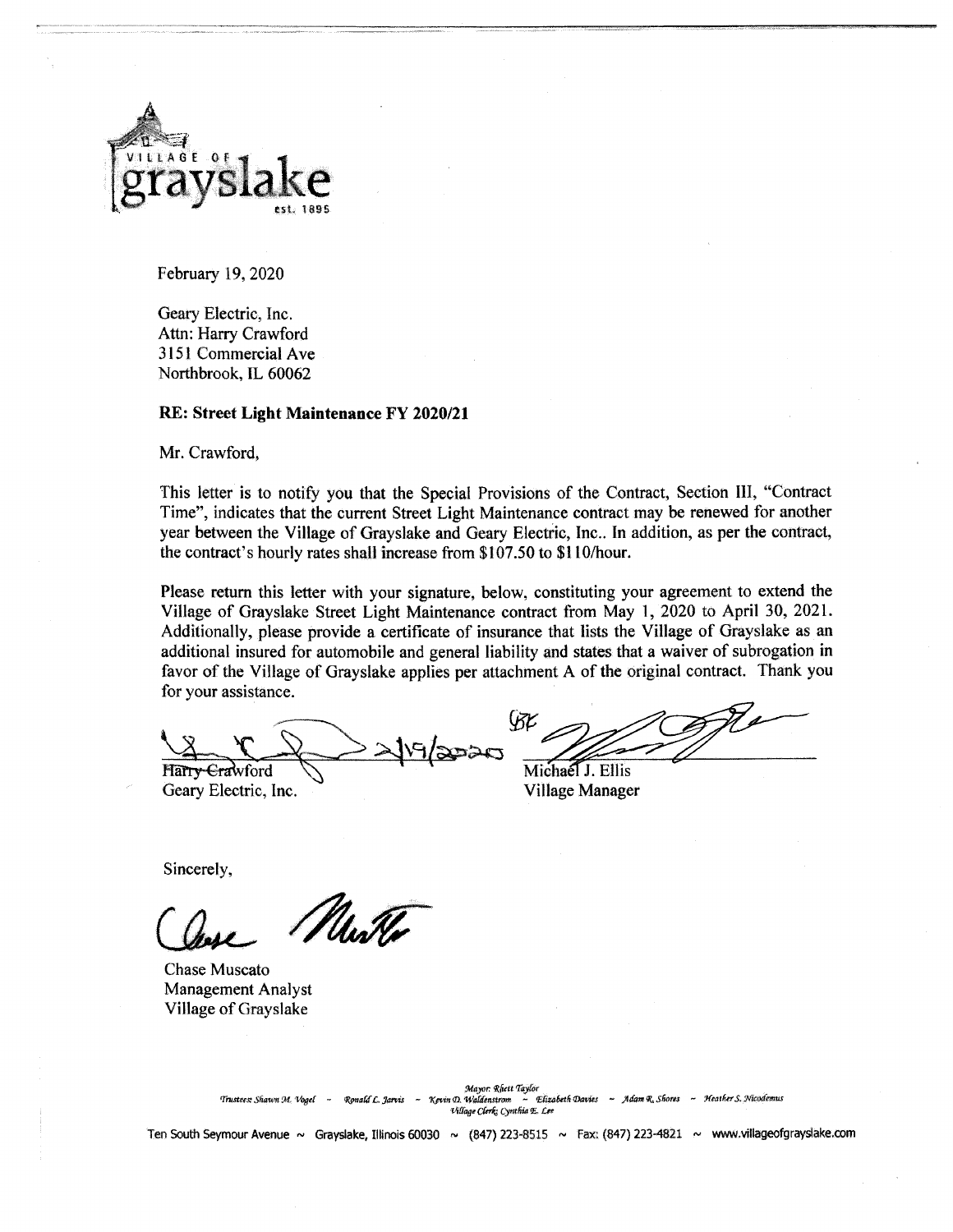

**GEARELE-02** 

**KSCHMIDT** 

DATE (MM/DD/YYYY) 2/19/2020

| CERTIFICATE OF LIABILITY INSURANCE |  |
|------------------------------------|--|
|                                    |  |
|                                    |  |

THIS CERTIFICATE IS ISSUED AS A MATTER OF INFORMATION ONLY AND CONFERS NO RIGHTS UPON THE CERTIFICATE HOLDER. THIS<br>CERTIFICATE DOES NOT AFFIRMATIVELY OR NEGATIVELY AMEND, EXTEND OR ALTER THE COVERAGE AFFORDED BY THE POLICI BELOW. THIS CERTIFICATE OF INSURANCE DOES NOT CONSTITUTE A CONTRACT BETWEEN THE ISSUING INSURER(S), AUTHORIZED REPRESENTATIVE OR PRODUCER, AND THE CERTIFICATE HOLDER. IMPORTANT: If the certificate holder is an ADDITIONAL INSURED, the policy(ies) must have ADDITIONAL INSURED provisions or be endorsed.<br>If SUBROGATION IS WAIVED, subject to the terms and conditions of the policy, certain po

| <b>PRODUCER</b>                                                          | this certificate does not confer rights to the certificate holder in lieu of such endorsement(s).<br>CONTACT<br>NAME: |                                  |  |
|--------------------------------------------------------------------------|-----------------------------------------------------------------------------------------------------------------------|----------------------------------|--|
| <b>Jeff Vukovich Insurance Agency</b><br>422 N. Northwest Hwy. Suite 170 | <b>PHONE</b><br>(A/C, No, Ext): (847) 825-4783                                                                        | FAX<br>(A/C, No): (847) 698-6248 |  |
| Park Ridge, IL 60068                                                     | <b>E-MAL</b><br>ADDRESS:                                                                                              |                                  |  |
|                                                                          | <b>INSURER(S) AFFORDING COVERAGE</b>                                                                                  | <b>NAIC#</b>                     |  |
|                                                                          | INSURER A: Nationwide Mutual Insurance Company                                                                        | 23787                            |  |
| <b>INSURED</b>                                                           | <b>INSURER B:</b>                                                                                                     |                                  |  |
| Geary Electric Inc                                                       | <b>INSURER C:</b>                                                                                                     |                                  |  |
| 3151 Commercial Ave<br>Northbrook, IL 60062-1905                         | <b>INSURER D:</b>                                                                                                     |                                  |  |
|                                                                          | <b>INSURERE:</b>                                                                                                      |                                  |  |
|                                                                          |                                                                                                                       |                                  |  |

|                           | <b>INSURER F:</b>                                                                                                                                                                                                                                                                                                                                                                                                                                                                                  |                                                                                        |                              |   |                            |                   |                                           |                                                            |           |            |                        |   |            |
|---------------------------|----------------------------------------------------------------------------------------------------------------------------------------------------------------------------------------------------------------------------------------------------------------------------------------------------------------------------------------------------------------------------------------------------------------------------------------------------------------------------------------------------|----------------------------------------------------------------------------------------|------------------------------|---|----------------------------|-------------------|-------------------------------------------|------------------------------------------------------------|-----------|------------|------------------------|---|------------|
|                           |                                                                                                                                                                                                                                                                                                                                                                                                                                                                                                    | <b>COVERAGES</b>                                                                       |                              |   | <b>CERTIFICATE NUMBER:</b> |                   |                                           | <b>REVISION NUMBER:</b>                                    |           |            |                        |   |            |
|                           | THIS IS TO CERTIFY THAT THE POLICIES OF INSURANCE LISTED BELOW HAVE BEEN ISSUED TO THE INSURED NAMED ABOVE FOR THE POLICY PERIOD<br>INDICATED. NOTWITHSTANDING ANY REQUIREMENT, TERM OR CONDITION OF ANY CONTRACT OR OTHER DOCUMENT WITH RESPECT TO WHICH THIS<br>CERTIFICATE MAY BE ISSUED OR MAY PERTAIN, THE INSURANCE AFFORDED BY THE POLICIES DESCRIBED HEREIN IS SUBJECT TO ALL THE TERMS,<br>EXCLUSIONS AND CONDITIONS OF SUCH POLICIES. LIMITS SHOWN MAY HAVE BEEN REDUCED BY PAID CLAIMS. |                                                                                        |                              |   |                            |                   |                                           |                                                            |           |            |                        |   |            |
| <b>INSR</b><br><b>LTR</b> |                                                                                                                                                                                                                                                                                                                                                                                                                                                                                                    | <b>TYPE OF INSURANCE</b>                                                               | <b>ADDL SUBR</b><br>INSD WVD |   | <b>POLICY NUMBER</b>       | <b>POLICY EFF</b> | POLICY EXP<br>(MM/DD/YYYY)   (MM/DD/YYYY) | <b>LIMITS</b>                                              |           |            |                        |   |            |
| A                         | x                                                                                                                                                                                                                                                                                                                                                                                                                                                                                                  | <b>COMMERCIAL GENERAL LIABILITY</b>                                                    |                              |   |                            |                   |                                           | <b>EACH OCCURRENCE</b>                                     | ŝ         | 1,000,000  |                        |   |            |
|                           |                                                                                                                                                                                                                                                                                                                                                                                                                                                                                                    | x<br><b>CLAIMS-MADE</b><br><b>OCCUR</b>                                                | x                            | x | ACP5822625320              | 6/25/2019         | 6/25/2020                                 | <b>DAMAGE TO RENTED</b><br><b>PREMISES (Ea occurrence)</b> | 8         | 100,000    |                        |   |            |
|                           |                                                                                                                                                                                                                                                                                                                                                                                                                                                                                                    |                                                                                        |                              |   |                            |                   |                                           | MED EXP (Any one person)                                   | s         | 5,000      |                        |   |            |
|                           |                                                                                                                                                                                                                                                                                                                                                                                                                                                                                                    |                                                                                        |                              |   |                            |                   |                                           | PERSONAL & ADV INJURY                                      | s.        | 1,000,000  |                        |   |            |
|                           |                                                                                                                                                                                                                                                                                                                                                                                                                                                                                                    | <b>GEN'L AGGREGATE LIMIT APPLIES PER:</b>                                              |                              |   |                            |                   |                                           | <b>GENERAL AGGREGATE</b>                                   | s         | 2,000,000  |                        |   |            |
|                           |                                                                                                                                                                                                                                                                                                                                                                                                                                                                                                    | X<br><b>FECT</b><br><b>POLICY</b> I<br>LOC                                             |                              |   |                            |                   |                                           | <b>PRODUCTS - COMP/OP AGG</b>                              | $\bullet$ | 2,000,000  |                        |   |            |
| A                         |                                                                                                                                                                                                                                                                                                                                                                                                                                                                                                    | OTHER:                                                                                 |                              |   |                            |                   |                                           |                                                            |           |            |                        |   |            |
|                           | x                                                                                                                                                                                                                                                                                                                                                                                                                                                                                                  | <b>AUTOMOBILE LIABILITY</b>                                                            |                              |   |                            |                   |                                           | <b>COMBINED SINGLE LIMIT</b><br>(Ea accident)              |           | 1,000,000  |                        |   |            |
|                           |                                                                                                                                                                                                                                                                                                                                                                                                                                                                                                    | ANY AUTO<br>OWNED<br>AUTOS ONLY<br><b>SCHEDULED</b>                                    | x                            | x | IACP5822625320             | 6/25/2019         | 6/25/2020                                 | <b>BODILY INJURY (Per person)</b>                          | s         |            |                        |   |            |
|                           |                                                                                                                                                                                                                                                                                                                                                                                                                                                                                                    | <b>AUTOS</b>                                                                           |                              |   |                            |                   |                                           | BODILY INJURY (Per accident)                               | ŝ         |            |                        |   |            |
|                           |                                                                                                                                                                                                                                                                                                                                                                                                                                                                                                    | <b>AUTOS ONLY</b>                                                                      | <b>NON-SYSTEP</b>            |   | PROPERTY DAMAGE            | s                 |                                           |                                                            |           |            |                        |   |            |
| A                         | х                                                                                                                                                                                                                                                                                                                                                                                                                                                                                                  | x<br>UMBRELLA LIAB<br><b>OCCUR</b>                                                     |                              |   |                            |                   |                                           |                                                            | S         |            |                        |   |            |
|                           |                                                                                                                                                                                                                                                                                                                                                                                                                                                                                                    | <b>EXCESS LIAB</b><br><b>CLAIMS-MADE</b>                                               |                              |   | х                          |                   | x                                         | ACP5822625320                                              | 6/25/2019 | 6/25/2020  | <b>EACH OCCURRENCE</b> | s | 23,000,000 |
|                           |                                                                                                                                                                                                                                                                                                                                                                                                                                                                                                    | <b>DED</b><br><b>RETENTIONS</b>                                                        |                              |   |                            |                   |                                           | <b>AGGREGATE</b>                                           | 金         | 23,000,000 |                        |   |            |
| А                         |                                                                                                                                                                                                                                                                                                                                                                                                                                                                                                    | <b>WORKERS COMPENSATION</b>                                                            |                              |   |                            |                   |                                           | $\mathbf{x}$                                               |           |            |                        |   |            |
|                           |                                                                                                                                                                                                                                                                                                                                                                                                                                                                                                    | AND EMPLOYERS' LIABILITY<br>Y/N                                                        |                              | x | ACPWCF3037238656           | 6/25/2019         | 6/25/2020                                 | PER<br>STATUTE<br>$\frac{9}{56}$                           |           | 1,000,000  |                        |   |            |
|                           |                                                                                                                                                                                                                                                                                                                                                                                                                                                                                                    | ANY PROPRIETOR/PARTNER/EXECUTIVE<br>OFFICER/MEMBER EXCLUDED?<br>(Mandatory in NH)<br>N | <b>N/A</b>                   |   |                            |                   |                                           | <b>E.L. EACH ACCIDENT</b>                                  | €         | 1,000,000  |                        |   |            |
|                           |                                                                                                                                                                                                                                                                                                                                                                                                                                                                                                    | If yes, describe under<br><b>DESCRIPTION OF OPERATIONS below</b>                       |                              |   |                            |                   |                                           | E.L. DISEASE - EA EMPLOYEE \$                              |           | 1.000.000  |                        |   |            |
|                           |                                                                                                                                                                                                                                                                                                                                                                                                                                                                                                    |                                                                                        |                              |   |                            |                   |                                           | E.L. DISEASE - POLICY LIMIT                                | s.        |            |                        |   |            |
|                           |                                                                                                                                                                                                                                                                                                                                                                                                                                                                                                    |                                                                                        |                              |   |                            |                   |                                           |                                                            |           |            |                        |   |            |
|                           |                                                                                                                                                                                                                                                                                                                                                                                                                                                                                                    |                                                                                        |                              |   |                            |                   |                                           |                                                            |           |            |                        |   |            |
|                           | DESCRIPTION OF OPERATIONS / LOCATIONS / VEHICLES (ACORD 101, Additional Remarks Schedule, may be attached if more space is required)<br>Village of Grayslake as additional insured                                                                                                                                                                                                                                                                                                                 |                                                                                        |                              |   |                            |                   |                                           |                                                            |           |            |                        |   |            |

**CERTIFICATE HOLDER** 

**Village of Grayslake** P O Box 325 Grayslake, IL 60030

#### **CANCELLATION**

SHOULD ANY OF THE ABOVE DESCRIBED POLICIES BE CANCELLED BEFORE<br>THE EXPIRATION DATE THEREOF, NOTICE WILL BE DELIVERED IN<br>ACCORDANCE WITH THE POLICY PROVISIONS.

**AUTHORIZED REPRESENTATIVE JBUMBI** 

© 1988-2015 ACORD CORPORATION. All rights reserved.

The ACORD name and logo are registered marks of ACORD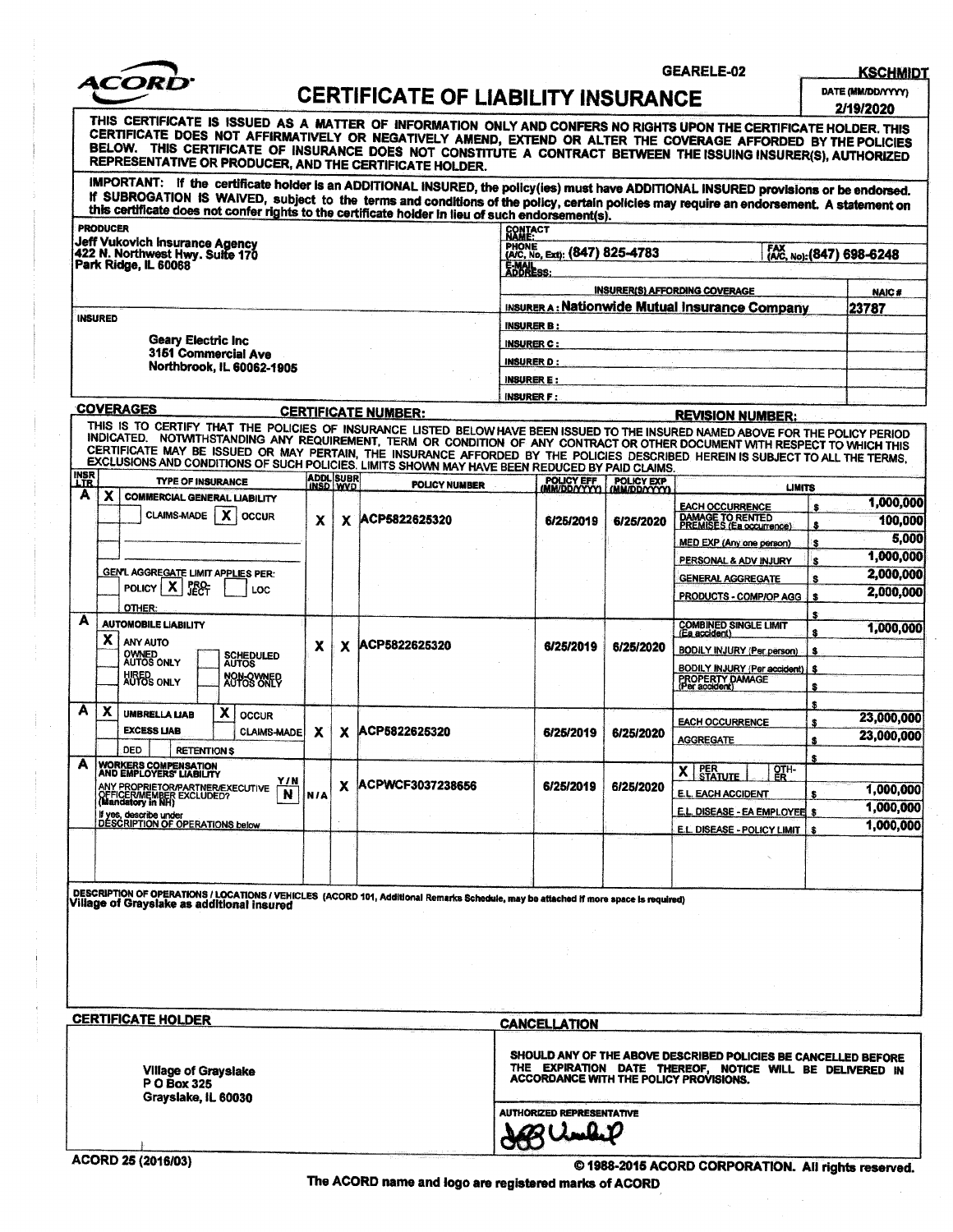OLICY NUMBER: 58-2625320 COMMERCIAL GENERAL LIABILITY THIS ENDORSEMENT CHANGES THE POLICY. PLEASE READ IT CAREFULLY. CG 20 10 04 13 ADDITIONAL INSURED - OWNERS, LESSEES OR CONTRACTORS - SCHEDULED PERSON OR **ORGANIZATION** This endorsement modifies insurance provided under the following: COMMERCIAL GENERAL LIABILITY COVERAGE PART. SCHEDULE Name Of Additional Insured Person(s) Or Organization(s) Village of Grayslake Location(s) Of Covered Operations Information required to complete this Schedule, if not shown above, will be shown in the Declarations. A. Section  $\mathbf{u}$  - Who is An insured is amended to include as an additional insured the person(s) or organization(s) shown in the Schedule, but only 2. If coverage provided to the additional insured is with respect to trability for "bodly injury", "property required by a contract or agreement, the damage" or "personal and advertising injury" will not be broader than that which you are 1. Your acts of omissions; or required by the contract or agreement to 2. The acts of omissions of flose acting on your provide for such additional insured. B. With Helped To the Field attorded to these in the performance of your orgoing operations for the additional insured(s) at the location(s) This insurance does, not apply to "bodly injury" or designated above. "properly damage" occurring after: However: 1. All work, including materials, parts or 1. The insurance afforded to such additional equipment furnished in connection with such insured only applies to the extent permitted by work, on the project (other than service, on behalf of the additional insured(s) at the location of the covered operations has been CG 20 10 04 13 **C** Insurance Services Office, Inc., 2012 Page 1 of 2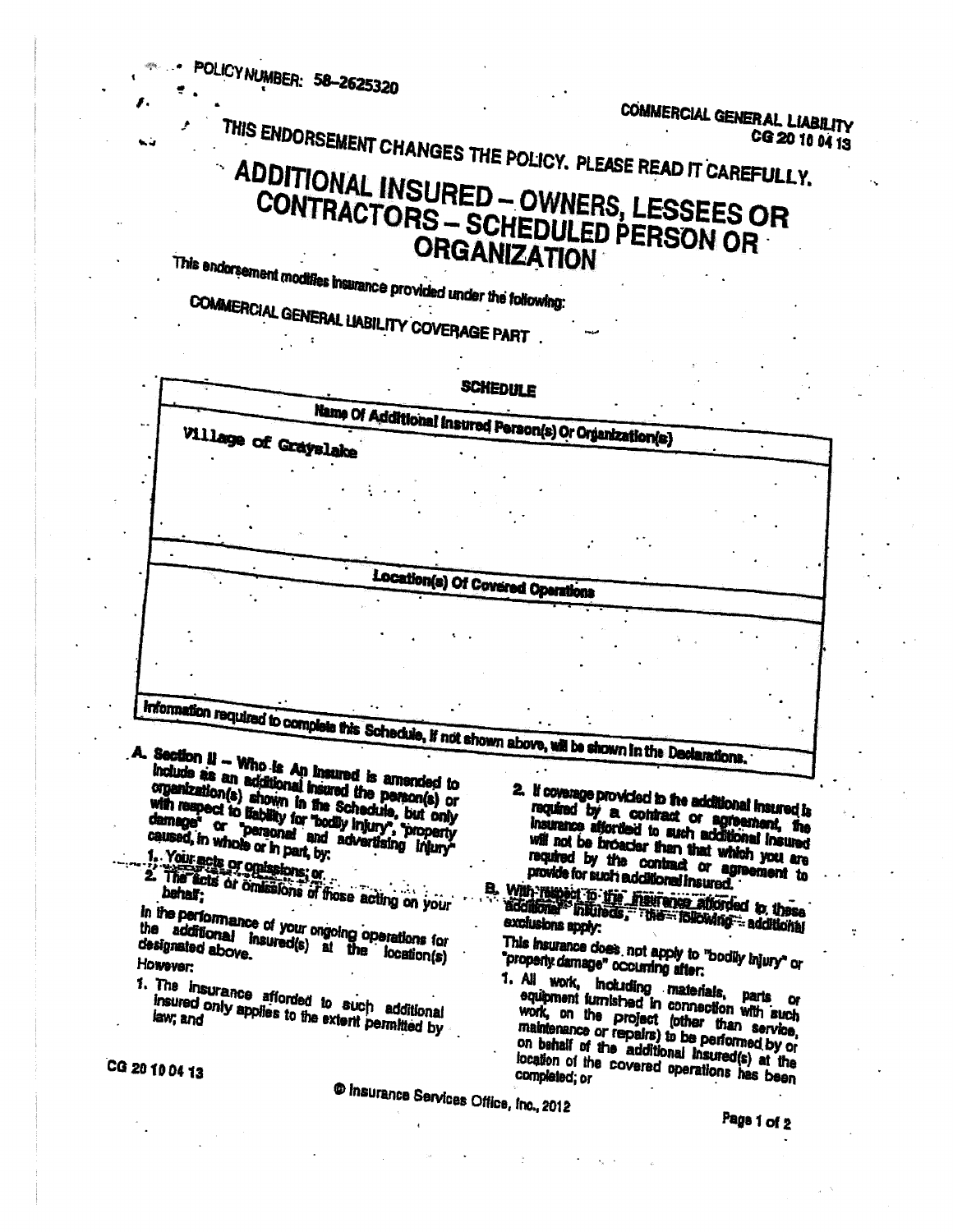CG 20 10 04 13

 $\ddot{\phantom{0}}$ 

.2. That portion of "your work" out of which the injury or damage arises has been put to its intended use by any person or organization other than another contractor or subcontractor engaged in performing operations for a principal as a part of the same project.

C. With respect to the insurance afforded to these **VILIT (Sapect to the sisteners changed in the following is added to**<br>Section in - Limits Of Insurance:

if coverage provided to the additional insured is required by a contract or agreement, the most we will pay on behalf of the additional insured is the

1. Required by the contract or agreement; or

2. Available under the applicable Limits of Insurance shown in the Declarations; whichever is less.

This endorsement shall not increase the applicable Limits of Insurance shown in the Declarations,

All terms and conditions apply unless modified by this endorsement.